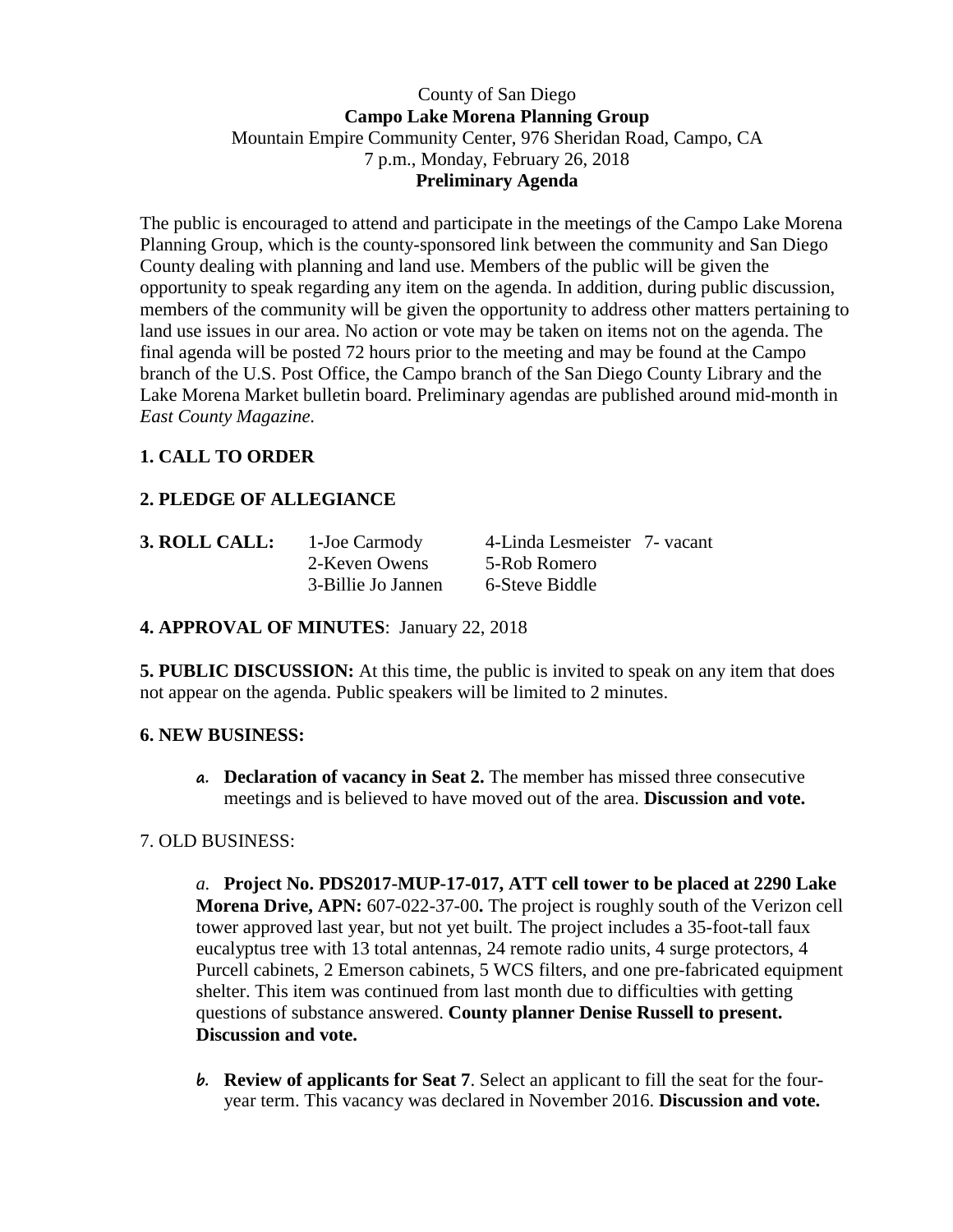- **c. Standing Subcommittee reports**: Groundwater, Rob Romero; Sewer and Septic, Joe Carmody; Community Economic Impacts, Steve Biddle; Traffic and Public Safety, Steve Biddle.
- **d. Chairman's report**

### **8. CORRESPONDENCE AND ANNOUNCEMENTS**

- **a. The Star Ranch vesting and landscape architecture maps** are available, both at meetings and by appointment with the CLMPG chairman. Staff has delayed release of the EIR until it can figure out what type of greenhouse gas analysis large projects should include**. The ranch was offered for sale in an announcement sent out in late November. The Back Country Land Trust and several co-investors are negotiating to buy it. The proposed plan is still in play and is part of the property offering, but will be abandoned if purchased by trust entities.**
- **b.** Notice of final in-person planning group training for 2018 and reminder that FPPC training certificates, signed Form 700s, and online training certificates are due. **Forwarded to group.**
- **c.** Email from Brian Falgren regarding a possible emerging threat to groundwater. Heineken, which owns the Tecate Brewery is planning to expand, and though it claims the water  $-8$  to 10 gallons to make a gallon of beer  $-$ - will come from Mexicali, it could also opt to just drill wells. News link here: [https://www.theguardian.com/world/2018/feb/04/mexico-water-brewery-mexicali](https://www.theguardian.com/world/2018/feb/04/mexico-water-brewery-mexicali-constellation-brands)[constellation-brands.](https://www.theguardian.com/world/2018/feb/04/mexico-water-brewery-mexicali-constellation-brands) **Forwarded to group.**
- **d.** Meeting reminder and notice of errata and supplemental info filing for presentation of draft Final Climate Action Plan, at the February 14 meeting of San Diego County Board of Supervisors. We received a later link to a news story detailing some issues with what was approved. **Forwarded to group.** [https://www.voiceofsandiego.org/topics/land-use/countys-climate-plan-promises](https://www.voiceofsandiego.org/topics/land-use/countys-climate-plan-promises-new-land-use-battle/)[new-land-use-battle/](https://www.voiceofsandiego.org/topics/land-use/countys-climate-plan-promises-new-land-use-battle/)
- **e.** Email from SDCFA fire marshal Gregory Schreiner regarding our request for a speaker to explain changing standards for the award of Sunrise Powerlink grants. **Forwarded to group.**

### **9. EXPENSES**

**a. Please report any valid expenses for group approval.**

### **10. UPDATES AND POTENTIAL ACTION ITEMS**

**11. REQUEST FOR AGENDA ITEMS FOR UPCOMING AGENDAS:** All requests for placement of agenda items must be to the planning group chairman by the third Tuesday of each month.

**Next regular meeting, March 26, 2018** at Mountain Empire Community Center. If you wish to appear on the agenda, please contact CLMPG Chairman Billie Jo Jannen, 28736 Highway